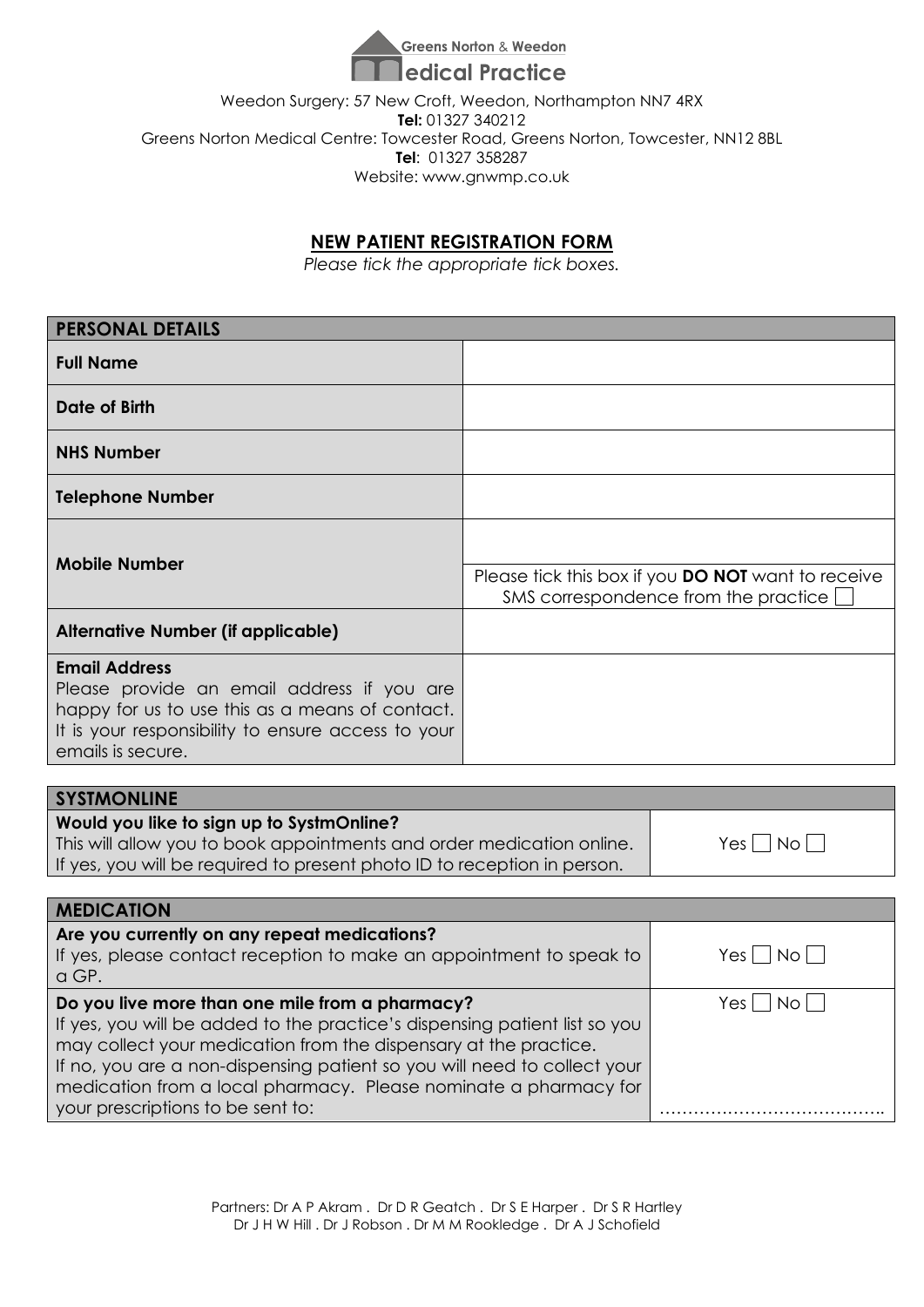#### **Full Name: Date of Birth:**

| <b>MEDICAL HISTORY</b>                                        |                                                                                                                                            |
|---------------------------------------------------------------|--------------------------------------------------------------------------------------------------------------------------------------------|
| Do you have any allergies?<br>If yes, please provide details: | $ N_{\rm O} $<br>Yes I                                                                                                                     |
| <b>Smoking Status</b>                                         | I have never smoked tobacco □<br>I smoke $\Box$ Would you like help to give up smoking? Yes $\Box$ No $\Box$<br>$I$ am an ex-smoker $\Box$ |

#### **SOCIAL WORKER**

**CARER** 

Have you ever had, or currently have, a Social Worker involved in your family?  $\Box$  Yes  $\Box$  No  $\Box$ 

| I CARER                                                     |            |
|-------------------------------------------------------------|------------|
| Do you look after someone?                                  | Yes     No |
| Does someone look after you?                                | Yes     No |
| If yes, please ask reception for a Carers Information Pack. |            |

### **MILITARY VETERAN**

Are you a military veteran? The state of the state of the state of the state of the SNo  $\Box$  No  $\Box$ 

#### **NEXT OF KIN**

If you have a Next of Kin, whose details you would like to add to your medical record, please complete the following:

| <b>Full Name</b>      |  |
|-----------------------|--|
| Relationship          |  |
| <b>Contact Number</b> |  |

| <b>THIRD PARTY CONSENT</b>                                                                                                                                                             |                    |
|----------------------------------------------------------------------------------------------------------------------------------------------------------------------------------------|--------------------|
| Do you wish for somebody to have consent to access your medical record<br>and liaise with the practice on your behalf?<br>If yes, please ask reception for a third party consent form. | $Yes \Box No \Box$ |

# **SUMMARY CARE RECORD**

| A Summary Care Record (SCR) is an electronic patient record. Your SCR contains name, address,     |                    |  |
|---------------------------------------------------------------------------------------------------|--------------------|--|
| date of birth, NHS number, information about medicines, any bad reaction to medicines and         |                    |  |
| allergies. Allowing access to this information improves decision making in all settings where you |                    |  |
| receive healthcare. You can choose to have a SCR or choose to opt out.                            |                    |  |
| Yes     No    <br>Do you have an existing Summary Care Record?                                    |                    |  |
| Do you wish to Opt-Out?                                                                           | $Yes \Box No \Box$ |  |

| If yes, please complete the Opt-Out Form.          |            |
|----------------------------------------------------|------------|
| Do you have any information or communication       | Yes     No |
| support needs relating to a disability, impairment |            |
| or sensory loss?                                   |            |
| If yes, how can we best meet those needs?          |            |
|                                                    |            |